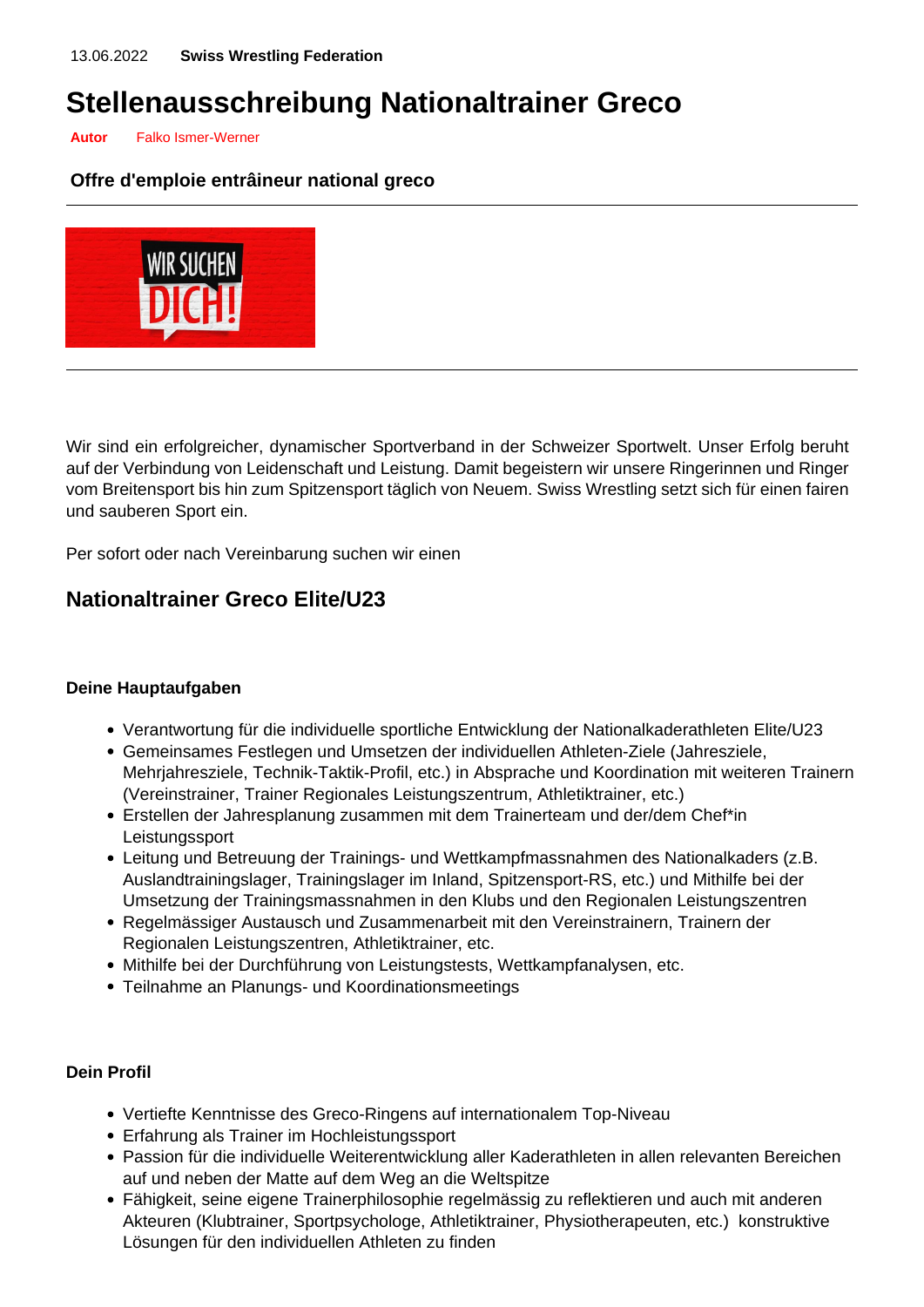- Systematisches, zielorientiertes Vorgehen
- Ausgeprägte kommunikative Kompetenzen im Umgang mit Athleten und Trainern
- Fundierte Trainerausbildung; Bereitschaft zur Weiterbildung
- Grundkenntnisse der deutschen Sprache für die Kommunikation mit Athleten und Umfeld, Englischkenntnisse, Französischkenntnisse sind von Vorteil
- Internationales Netzwerk im Ringsport

#### **Unser Angebot**

- Möglichkeit, ein ambitioniertes Team an die nächsten Olympischen Spiele heranzuführen
- Trainertätigkeit im Leistungs- und Spitzensport mit motivierten Athleten/innen
- Entlohnung gemäss Empfehlungen Swiss Olympic

#### **Bist du interessiert?**

Wir freuen uns auf Deine Bewerbung per Mail **bis am 24. Juni 2022** an [spitzensport@swisswrestling.ch](mailto:spitzensport@swisswrestling.ch). Bei Fragen stehen euch die/der Chef\*in Leistungssport Monika Kurath (079 634 58 23) und Andreas Wieser (079 684 40 66) gerne zur Verfügung.

\*\*\*\*\*\*\*\*\*\*\*\*\*\*\*\*\*\*\*\*\*\*\*\*\*\*\*\*\*\*\*\*\*\*\*\*\*\*\*\*\*\*\*\*\*\*\*\*\*\*\*\*\*\*\*\*\*\*\*\*\*\*\*\*\*\*\*\*\*\*\*\*\*\*\*\*\*\*\*\*\*\*\*\*\*\*\*\*\*\*\*\*\*\*\*\*\*\*\*\*\*\*\*\*\*\*\*\*\*\*\*\*\*\*\*\*\*\*\* \*\*\*\*\*\*\*\*\*\*\*\*\*\*\*\*\*\*\*\*\*\*\*\*\*

We are a successful, dynamic sports association in the Swiss sports world. Our success is based on the combination of passion and performance. This is how we inspire our wrestlers anew every day, from popular sports to top-level sports. Swiss Wrestling is committed to a fair and clean sport.

With immediate effect or by agreement we are hiring a

## **National coach Greco Elite/U23**

#### **Your main tasks**

- Responsibility for the individual sporting development of the national squad athletes Elite/U23
- Jointly define and implement individual athlete goals (annual goals, multi-year goals, techniquetactics profile, etc.) in consultation and coordination with other coaches (club coaches, coaches at the regional performance centre, athletic coaches, etc.).
- Preparing the annual planning together with the coaching team and the head of elite sports
- Management and implementation of the training and competition measures of the national squad (e.g. training camps abroad, national training camps, top sport army education , etc.) and assistance in the implementation of the training measures in the clubs and the regional performance centres.
- Regular exchange and cooperation with the club coaches, coaches of the regional performance centres, athletic coaches, etc.
- Assistance in the implementation of performance tests, competition analyses, etc.
- Participation in planning and coordination meetings